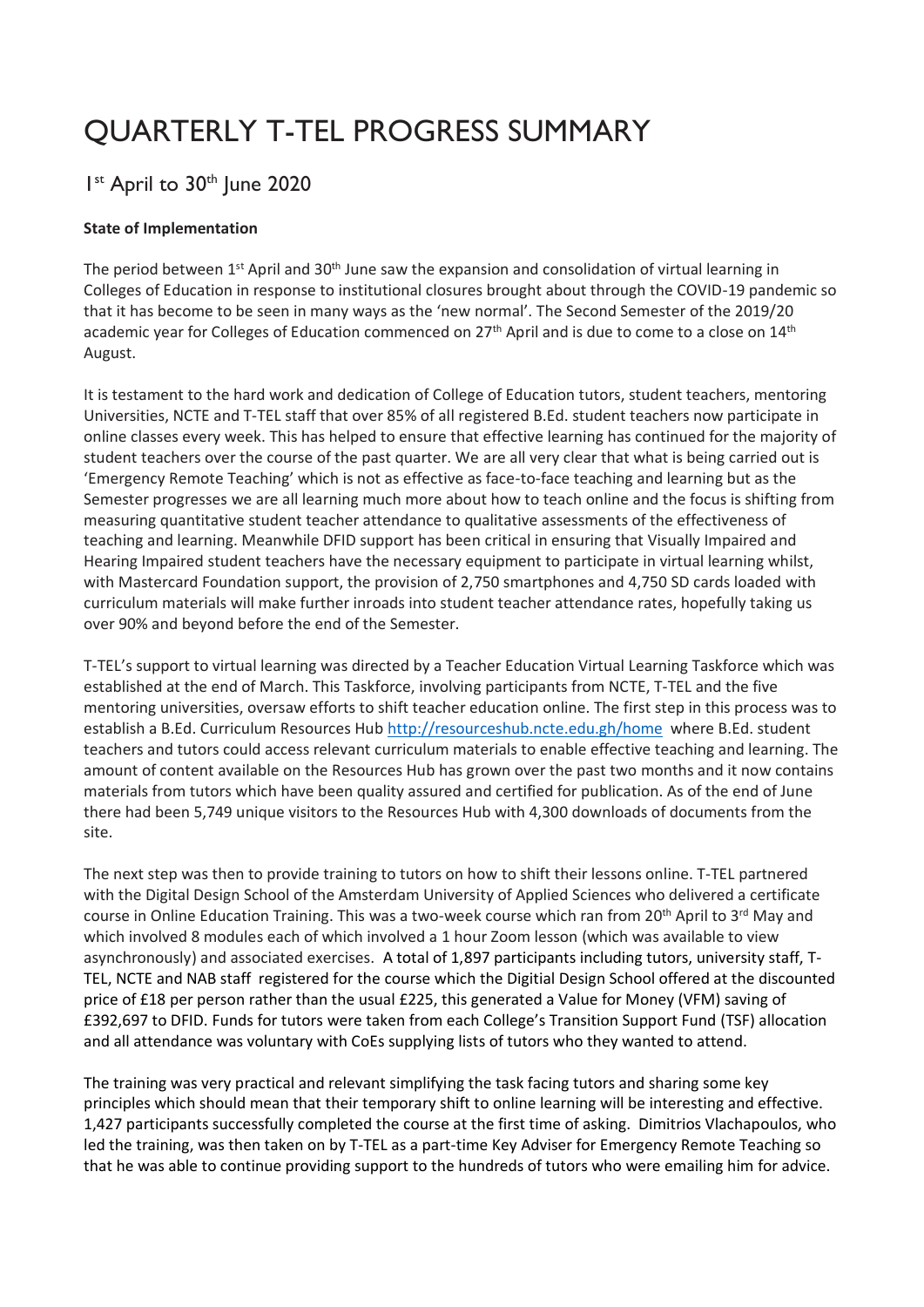Dimitrios repeated some of the training modules for those tutors who were not able to pass the first time round and an additional 419 passed the course at the second time of asking. Dimitrios' support, which was available to all tutors throughout May and June, was much appreciated and has enabled us to identify a group of 400 tutors who have excelled at online teaching and learning. A further success story is that Dimitrios and Miracule Gavor from T-TEL co-authored a paper with the Principal and some tutors from Kibi College of Education entitled "Tutor Perception on Personal and Institutional Preparedness for On-Line Teaching-Learning during the COVID-19 Crisis: The Case of Ghanaian Colleges of Education" which was accepted for publication by the African Educational Research Journal.

The Virtual Learning Taskforce identified a group of Virtual Learning Troubleshooters made up of staff of CoEs, T-TEL and NCTE who made virtual visits to CoEs where weekly attendance records showed that student teacher attendance was low or where tutors had failed to deliver all scheduled lessons. Virtual visits made by T-TEL senior management to CoEs across all zones identified that there were CoEs which were very willing to participate actively in virtual learning but which were hampered by a lack of technical understanding and knowledge. This is where the Troubleshooters played an important role, visiting these CoEs and talking through their issues. They also helped these CoEs establish simple learning platforms using Telegram and Google Classroom to act as a back-up in case there were connectivity and access issues with the University Virtual Learning Management Systems. In fact one of the most interesting lessons that we can take away from the past quarter is the ingenuity and adaptability of tutors and student teachers in using simple platforms such as WhatsApp and Telegram to deliver virtual lessons.

The success of the Troubleshooters is demonstrated by the sharp reduction in the number of CoEs reporting low weekly student teacher attendance rates. The team quickly identified that these CoEs were dragging down the overall rates across the system as a whole. In the week ending 16<sup>th</sup> May (the first week in which we utilized a new data collection method involving both synchronous and asynchronous lesson attendance) 25 CoEs recorded student teacher attendance of less than 70% with 12 CoEs recording attendance of less than 50%. By contrast, and after the sustained and targeted interventions of the Troubleshooters, in the the week ending 26<sup>th</sup> June only 7 CoEs recorded attendance of less than 70% with only 2 CoEs recording attendance of less than 50%.

T-TEL's support to Colleges of Education will effectively come to an end on 14<sup>th</sup> August when the Semester ends. The priority for the next six weeks is to conduct a final round of Transition Support Fund (TSF) assessments. The assessment tools and guidance have been revised so that they focus on the quality of online lesson delivery, the appropriateness of assessment and the ongoing professional development of tutors. Assessment has been a major area of concern for student teachers and we have worked with NCTE and the 5 mentoring universities to develop assessment guidance which stresses the importance of using appropriate, formative assessment methods. Adherence to this guidance will be assessed during the TSF.

An annual external evaluation survey will be carried out virtually before the end of the current Semester and this will provide a further indication of the quality and effectiveness of Emergency Remote Teaching and the extent to which we have managed to ensure that the teacher education system has continued to function and meet the requirements of the National Teachers' Standards (NTS) and National Teacher Education Curriculum Framework (NTECF) during this period of institutional closures. Whilst the Colleges of Education did re-open briefly this was only to enable the final year student teachers to return to campus to complete their final exams. These student teachers reported on  $22^{nd}$  June and left on  $3^{rd}$  July having successfully finished their exams. This was a momentous moment as this was the final batch of Diploma in Basic Education (DBE) student teachers to graduate from CoEs. From now onwards all student teachers at CoEs are studying the B.Ed. in Initial Teacher Education.

We will also be overseeing the distribution of 4,750 smartphones and 2,750 SD cards to student teachers who have hitherto been excluded from virtual learning. This activity has additional importance because it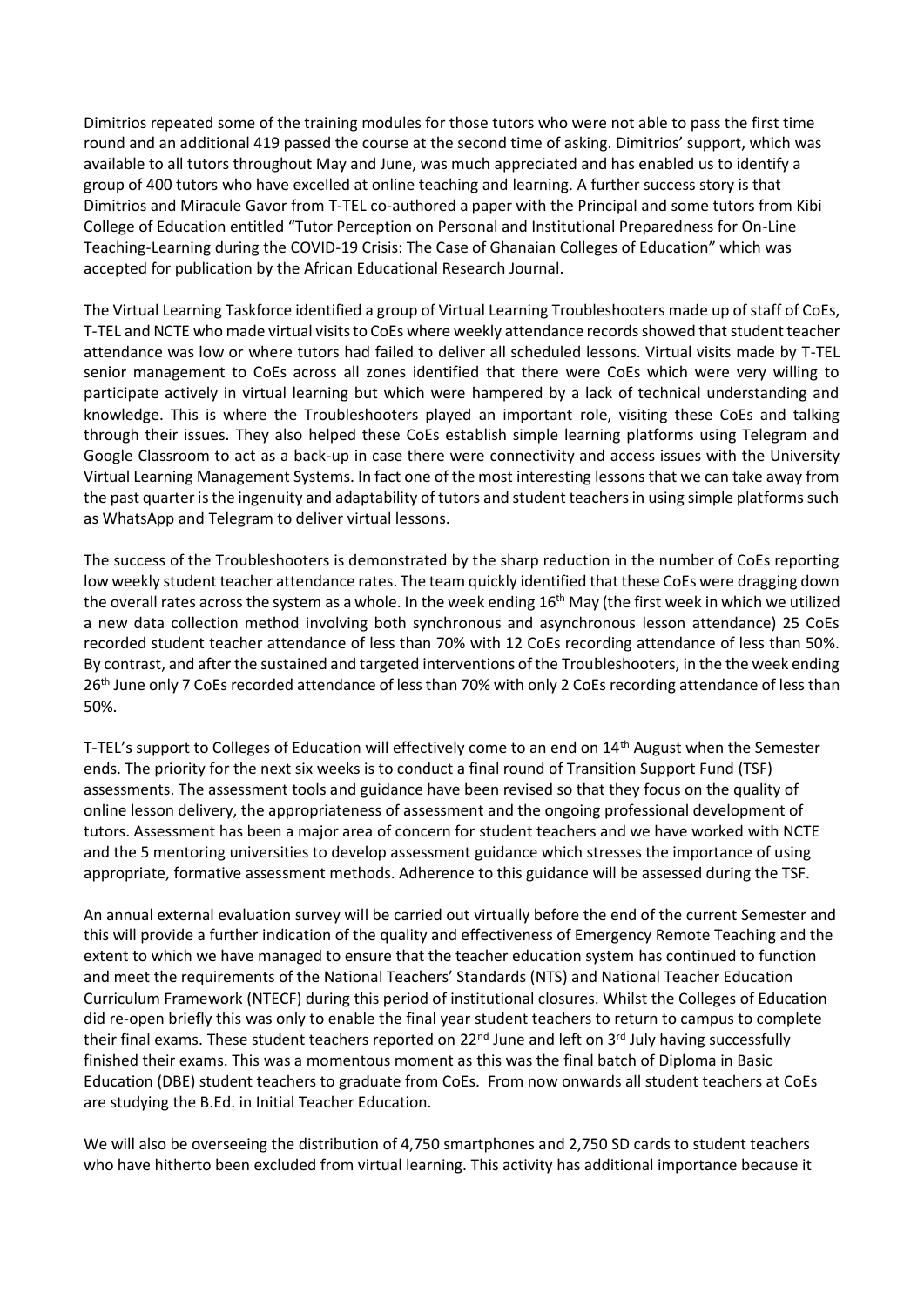appears as if virtual learning is likely to continue in some form in the 2020/21 academic year given the ongoing COVID-19 situation in Ghana which makes it unlikely that Colleges of Education will be able to accommodate 3 years' of student teachers simultaneously in October 2020.

Whilst good progress continues to be made against T-TEL's sustainability plan, with NCTE and the 5 universities playing an increasingly active role in overseeing improvements in teaching and learning within Colleges of Education, a number of stakeholders hold the view that it will be important for T-TEL's catalytic support to teacher education to continue in one form or another. It is therefore good news for teacher education that Transforming Teaching, Education & Learning (T-TEL) was formally established as a Ghanaianregistered not-for-profit organization on 7th July 2020. T-TEL 's Board is chaired by Professor Jophus Anamuah-Mensah with Sister Elizabeth Amoako-Arhen as Vice-Chair and the remaining Board membership also includes Professor Mohammed Salifu, Professor Rita Akosua Dickson, Professor George Oduro, Professor Kwame Akyeampong and John Martin with Robin Todd and Akwasi Addae-Boahene as non-voting Board members.

T-TEL is now in discussions with the Mastercard Foundation about financial support for a new 6 year project focusing on transforming Senior High School teaching, education and learning. We have built financial and technical support to the next 2 years of B.Ed. implementation into this proposal and, if approved, this means that the new T-TEL not-for-profit organisation will be able to continue to provide advice and support to NCTE, universities and Colleges of Education to sustain the gains made over the past 6 years of DFID support.

In addition to the activities listed above, the next section contains futher details of some key achievements from Quarter 20:

#### **i.) National Education Policy System- effective performance monitoring and oversight**

- T-TEL participated in the Quarterly Accounting to the Minister Forum which was held at the Ghana Academy of Arts and Sciences on 5th May. Prof Salifu presented on NCTE and T-TEL's work on teacher education reform and how we had achieved or exceeded all of our milestones for the quarter except CEMIS where good progress has been made and the target only wasn't achieved because of the institutional closures of 16<sup>th</sup> March which put a temporary halt to training activities (which has now be carried out virtually at the time of writing this report). T-TEL has also provided support to NCTE during their Annual Progress Review and to assist them in preparing their 2020 Q2 Performance Report for the MoE Reform Secretariat.
- T-TEL's work on support to Ghana's teacher education reforms, including support to virtual learning was presented by the Team Leader at three international and Ghanaian workshops during the quarter- a Basic Education Coalition (BEC) webinar on "Education Technology for Continuity of Education in response to COVID-19" on  $11<sup>th</sup>$  May, an Innovations for Poverty Action (IPA) Ghana "Evidence Sharing Workshop on Teacher Training and ECE" on 25th June and a British Expertise International (BEI) webinar on "Education as a Driver for Economic Development" on 2nd July.
- T-TEL finalized production of 3 short films- one on Early Childhood Education, another on the B.Ed. in Initial Teacher Education and the third on the Teacher Education Reform journey so far. All three will be released next quarter in consultation with NCTE, NTC and DFID. The T-TEL Team Leader and Prof Salifu wrote an article on NCTE and T-TEL's response to COVID-19 which gained a good number of views on our website. We also partnered with Wunpini Mohammed, a US-based journalist and academic, who wrote two articles – one on teacher education and responding to COVID-19 in rural areas and the other on Teacher Education and People Living With Disabilities. These articles were published on 'Africaisacountry' and 'GlobalVoices' websites respectively and were also re-published in numerous Ghanaian news outlets.
- T-TEL agreed a revised scope for our virtual Annual External Evaluation Survey with JMK and this will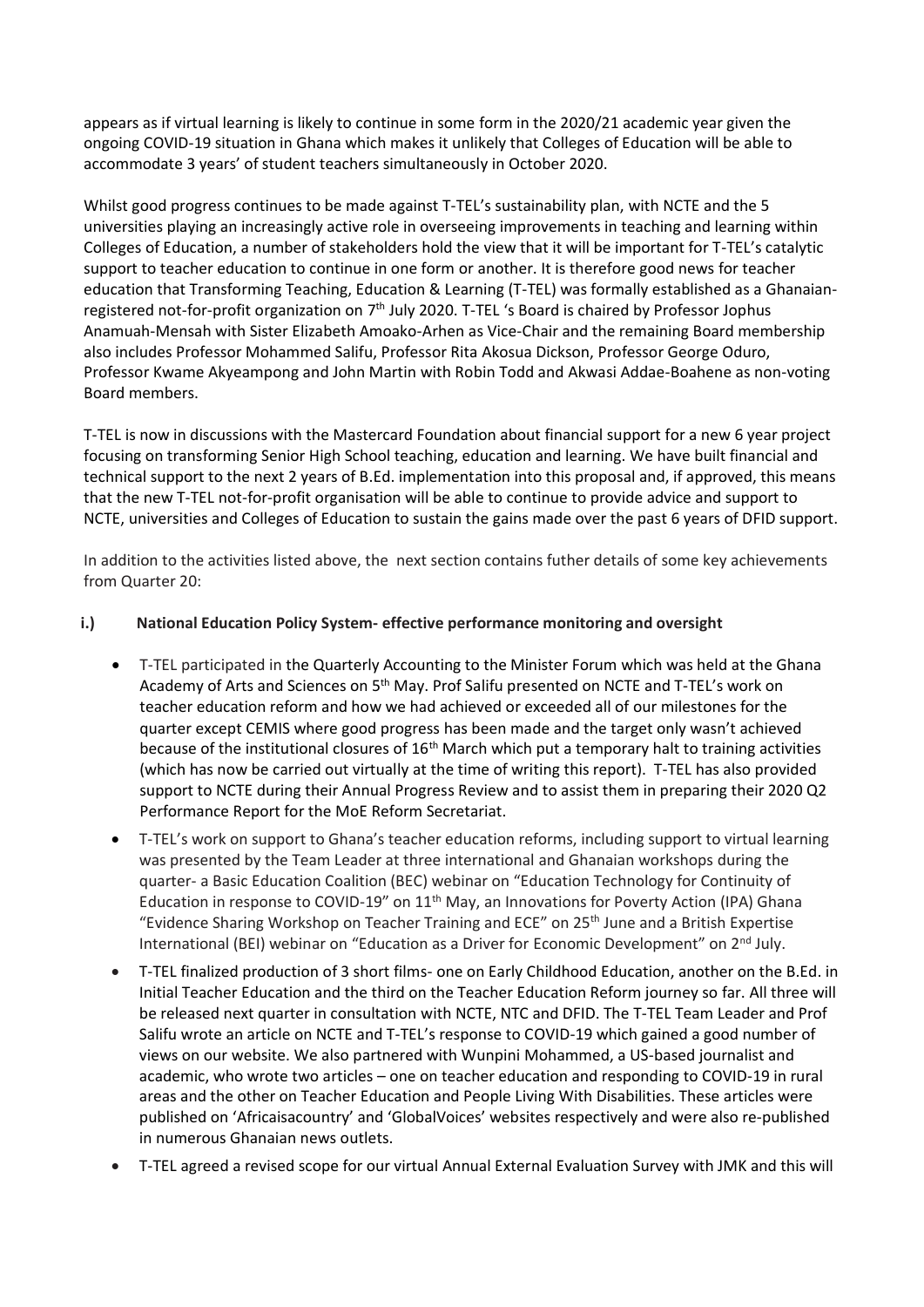take place in July and August with a final report ready by the end of September. The revised annual evaluation survey allows us to cover as much ground as is possible in the current COVID-19 impacted circumstances and will see JMK interviewing all 46 Principals, 230 tutors and other CoE senior staff, observing virtual lessons delivered by 368 tutors, surveying 2,208 student teachers and holding interviews with 350 mentors and mentees. This will enable us to to assess progress aginst 1 outcome indicator, 7 output indicators and 1 efficiency indicator in our T-TEL logframe from data colleted during this annual evaluation survey.

#### **ii.) Strengthened Quality Assurance and Regulatory System**

- The College of Education Management Information System (CEMIS) is now operational across all 46 Colleges of Education as all necessary training was carried out virtually during the quarter. CEMIS is made up of CEMIS Central and CEMIS Local (currently as cloud services with a physical set-up to be made on a server at NCTE and physical deployment at all 46 Colleges of Education as a back-up) which means that, whilst it is fully functional and being actively used by all CoEs, data is currently only available on the 'cloud' so cannot be accessed in the absence of a network. We are working with NCTE to ensure that NCTE and each CoE has a physical 'back up' of this system installed on a server so it can be accessed and updated in the absence of network connectivity. We will claim final part payment for the CEMIS deliverable next quarter once this work is complete.
- NTC has now recruited all of the Regional Assessors required to operate their national portfolio assessment system. T-TEL is in the process of assisting NTC to shortlist, interview and select successful candidates for the 350 District Level Assessor roles. Comprehensive training will be provided to selected regional and district level assessors who are successfully appointed at the end of the selection process.
- The 3<sup>rd</sup> National Implementation Support Team (NIST) meeting chaired by Prof Salifu of NCTE was held on 15<sup>th</sup> May. This meeting covered much important ground and made good progress on a number of areas including reviewing virtual learning performance and agreeing a way forward on assessment. The next NIST meeting is scheduled for 7<sup>th</sup> August.

#### **iii.) Curriculum reform implemented through Universities and affiliated Colleges of Education**

- T-TEL's support to virtual learning and Emergency Remote Teaching & Learning has been covered earlier in this report but a futher notable achievement which should be mentioned is the development and production of an Emergency Remote Teaching and Assessment Guide which was developed by a team from the Virtual Learning Task Force with support from universities and CoEs. The guide contains step by step activities and approaches to delivering effective Emergency Remote Teaching & Learning. This Assessment Guide was tabled at the NIST on 15th May and also helped to influence the design of the virtual TSF assessment process which will take place in July.
- Good progress has been made with the drafting of the Year 3 and Year 4 B.Ed. Course Manuals. About 70% of the Year 3 as well as Year 4 ECE, and Primary Course Manuals have been submitted and they are being designed and reviewed. The main is to complete all Manuals by the end of September.

#### **iv.) Strengthened institutional environment within Colleges of Education enabling them to meet new standards**

• T-TEL worked with the three designated 'inclusive education' CoEs in Ghana (PCE Akropong, Wesley CoE in Kumasi and NJA CoE in Wa) to provide support to enable the 29 registered Visually Impaired and Hearing Impaired B.Ed. student teachers to access virtual learning. Following discussions with the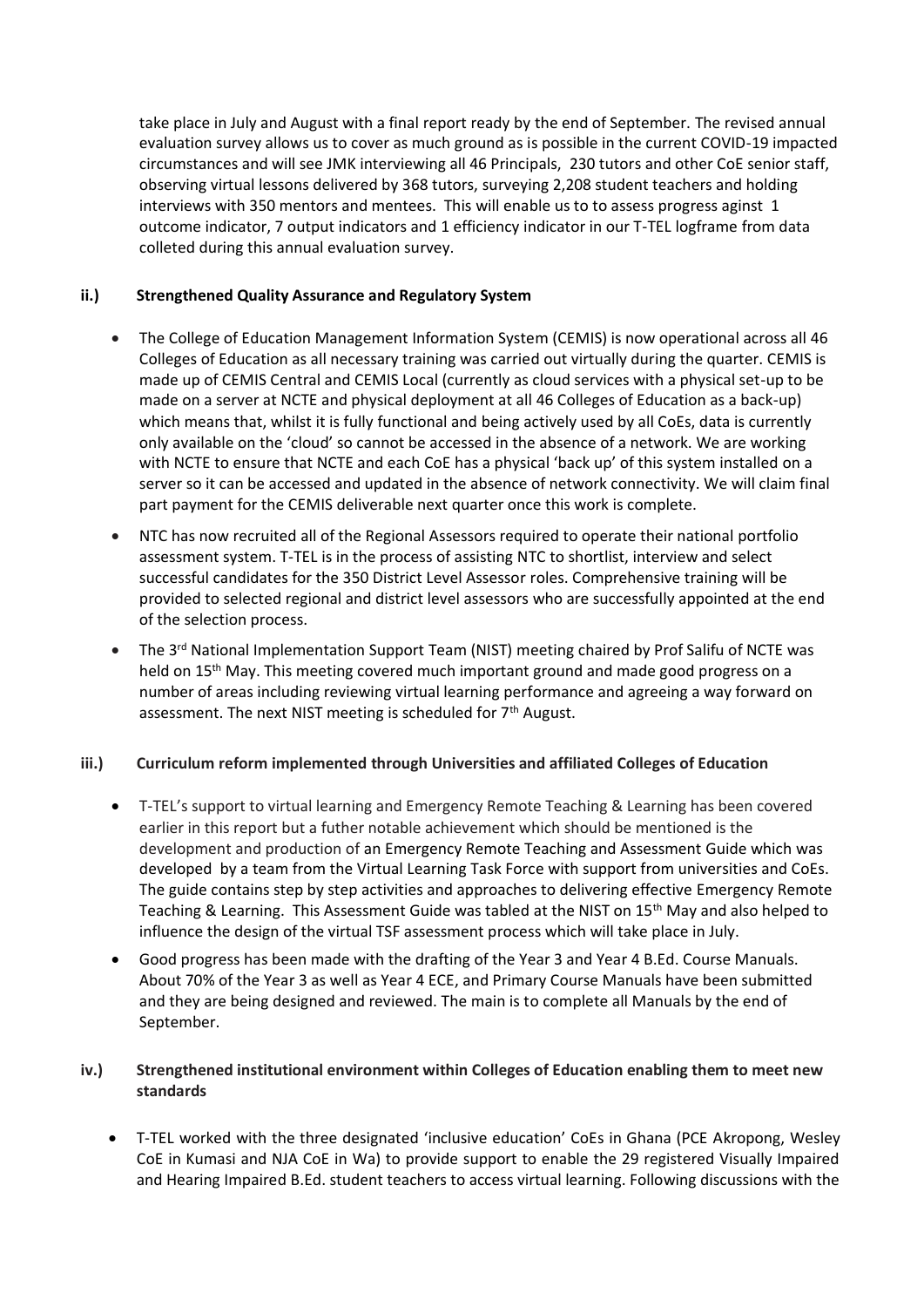student teachers and their CoE tutors T-TEL procured 8 laptops, 15 smartphones and 29 SD cards which were then distributed by the CoE. T-TEL is now engaging with the student teachers and CoEs to assess if the provision of such support is yielding desired results and improving participation of students.

- QuickBooks financial management software and the necessary network infrastructure has now been successfully installed in 42 out of 46 CoEs whilst the remaining 4 CoEs have not yet acquired the necessary infrastructure. 29 CoEs have used QuickBooks to capture all financial data up to at least the end of Q1 2020, meaning that 63% of CoEs are making effective use of QuickBooks. We are conducting follow up with NCTE to increase this percentage so we exceed our deliverable target of 70% of CoEs by the end of next quarter.
- T-TEL's Gender Equality and Social Inclusion (GESI) team developed GESI responsive eLearning Guidelines which feature on the B.Ed. Curriculum Resources Hub and which are being used by universities and tutors when preparing materials. The team also helped to develop Safeguarding Protocols against Sexual Exploitation, Abuse and Harassment (SEAH) to be applied in online learning and distribution of learning devices.
- There has been excellent progress with the 6 'new' CoEs which, in the past month, have all successfully completed an extensive verification process and demonstrated that they have achieved their Gender Responsive Improvement Plan (GRIP) and Payment-By-Results (PBR) objectives. Each CoE has thus received the total sum of GHC 95,000 (GHC 35,000 as their final GRIP payment and GHC 60,000 as their PBR payment) which they are using to improve teaching and learning in their institution.

#### **v.) Partner schools aligned with new curriculum and delivering effective teaching and learning**

• Partner schools have been closed for the entire duration of the quarter because of COVID-19. However KNUST introduced a very useful innovation in relation to Supported Teaching in School (STS) in their five affiliated Colleges of Education so that STS could continue even during institutional closures. This involves the use of videos (prepared by the IDP Foundation) to illustrate various themes including 'developing a child friendly classroom', 'differentiated instruction' and 'girls education and inclusion in the classroom'. These videos were then released to student teachers on a set schedule and they had to watch the videos and complete assessment exercises which enabled them to reflect on what they have observed and help meet the set course requirements of the Year 1 STS course. These materials were then shared with the other four universities so that they can consider using a similar approach. It is pleasing that UDS have already taken this on board and have rolled out the same approach and videos to their 6 affiliated CoEs.

#### **Risks and Issues**

T-TEL has produced a comprehensive risk register which is regularly reviewed, updated and shared with DFID. The latest version of this risk register, updated on 9<sup>th</sup> July 2020, is still dominated by the issue of COVID-19 but the severity of these risks have declined since the previous quarter as the teacher education system has responded well to the shift to virtual learning brought about through institutional closures.

The four most significant current risks for teacher education reform remain the same as from last quarter's report but the mitigating measures being taken have adapted as the system has become more used to online learning. These are set out below:

**i. COVID-19 and virtual learning- disadvantaged B.Ed student teachers miss out on vital learning time once CoEs officially resume online from 27th April because they do not have access to the internet because of a lack of a smartphone, funds for data or because they live in an area without mobile phone coverage.** Regular performance data has enabled NCTE, T-TEL and CoEs to measure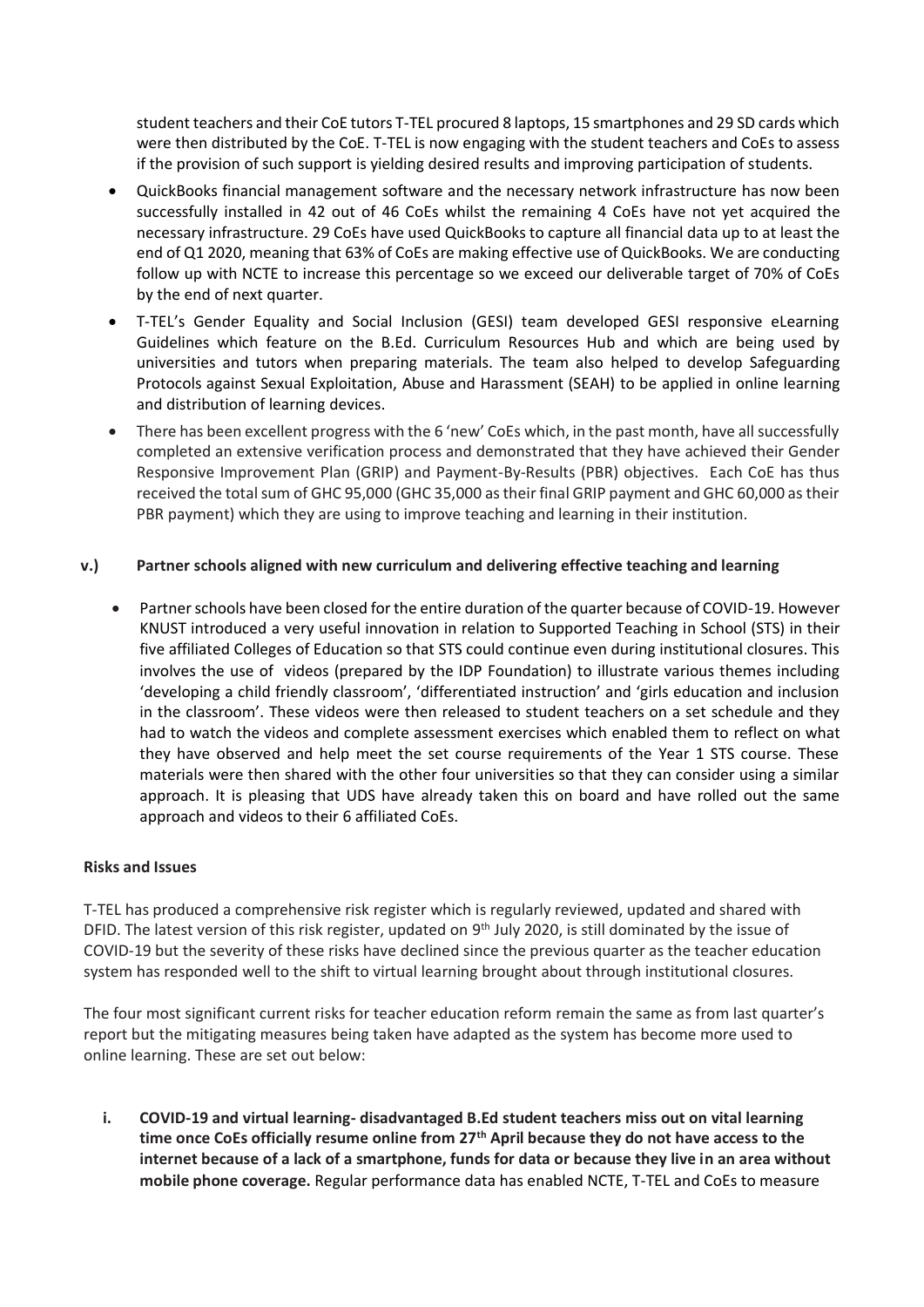levels of B.Ed. student teacher attendance in virtual learning. Latest figures show that 86% of the 31,924 registered student teachers attend timetabled online lessons each week. T-TEL has worked with CoEs to identify 4,750 student teachers who are currently not able to participate in virtual learning because either they live outside of network coverage area or don't have access to a smartphone (2,750 student teachers don't have a smartphone). Mastercard Foundation has provided funds to enable the purchase of 4,750 SD cards loaded with curriculum materials and 2,750 smartphones which will be made available to these student teachers on a heavily subsidised hire purchase basis. We anticipate that these devices will have been distributed by mid-July, thus enabling student teachers to participate in the final four weeks of the Semester. On the issue of addressing data charges, the B.ED. Curriculum Resources Hub and all university Virtual Learning Management Systems (VLMS) have been 'zero rated' for data by MTN whilst the virtual learning troubleshooters have supported all CoEs to set up Telegram and WhatsApp platforms as a back up as both of these tools use far less data than tools such as Zoom.

- **ii. COVID-19 and virtual learning- B.Ed student teachers and final year DBE student teachers unable to fulfill requirements for Supported Teaching in School (STS) due to ongoing closure of all basic schools.** NCTE and UCC took the decision that all DBE student teachers were able to cut their teaching practice placements short and take their final exams. This has taken place and all DBE students completed their exams on 3<sup>rd</sup> July and are now waiting for their results prior to graduation. For B.Ed. student teachers the 5 CoEs affiliated to Kwame Nkrumah University of Science & Technology (KNUST) are undergoing their STS course as planned through observation of videos produced by IDP Foundation which they then have to assess, reflect and comment on. This approach has been shared with the other four universities to see if it can be adapted for use in their affiliated CoEs.
- **iii. Reduction in number of B.Ed. student teacher admissions for 2020/21 due to lack of infrastructure in CoEs:** The requirements of the new 4 year B.Ed mean that accommodation and classroom space is needed for all 4 years of student teachers not just 2 as was the case with the DBE (because all student teachers were off-campus in Year 3) and this means that without investment in infrastructure admissions will need to reduce in future years as there will be insufficient space for teaching and learning. T-TEL and the University of Cape Coast were directed by the Minister of Education on the  $2<sup>nd</sup>$  June to develop a solution and then report back to NCTE before presenting to him. Meetings were subsequently held between T-TEL and UCC in Cape Coast on 11<sup>th</sup> June and a further meeting was then held between T-TEL, NCTE and UCC on 18<sup>th</sup> June. The proposed solution will be presented to the Minister of Education once he returns to work and involves the phased use of virtual learning to ensure that all CoEs can observe social distancing and a phased return to faceto-face learning from October 2020 due to the ongoing disruption caused by COVID-19 . This means that Colleges of Education will be able to admit as many student teachers this year as they did last year. Investment in infrastructure will still be required prior to October 2021 to ensure that there are no bottlenecks in accommodation and provision of classrooms going forward.
- **iv. Implementation of Supported Teaching in School (STS) is undermined by a lack of transportation and because some basic schools are not following the approaches and methodologies which student teachers are learning from tutors in Colleges of Education:** Prior to the institutional closures in March 2020, we had been working with CoEs to put increased focus on partner schools and to more systematically track the extent to which they are effectively implementing the new curriculum. On the issue of STS logistics, the proposed solution developed with UCC, NCTE and T-TEL for Semester 1 of the 2020/21 academic year (outlined in section iii. above) would help temporarily to address transportation constraints. Going forward we will also support universities to follow the lead of KNUST and consider how the requirement to visit partner schools could be replaced by the use of pre-recorded video clips of lessons which will be played to student teachers in CoEs and used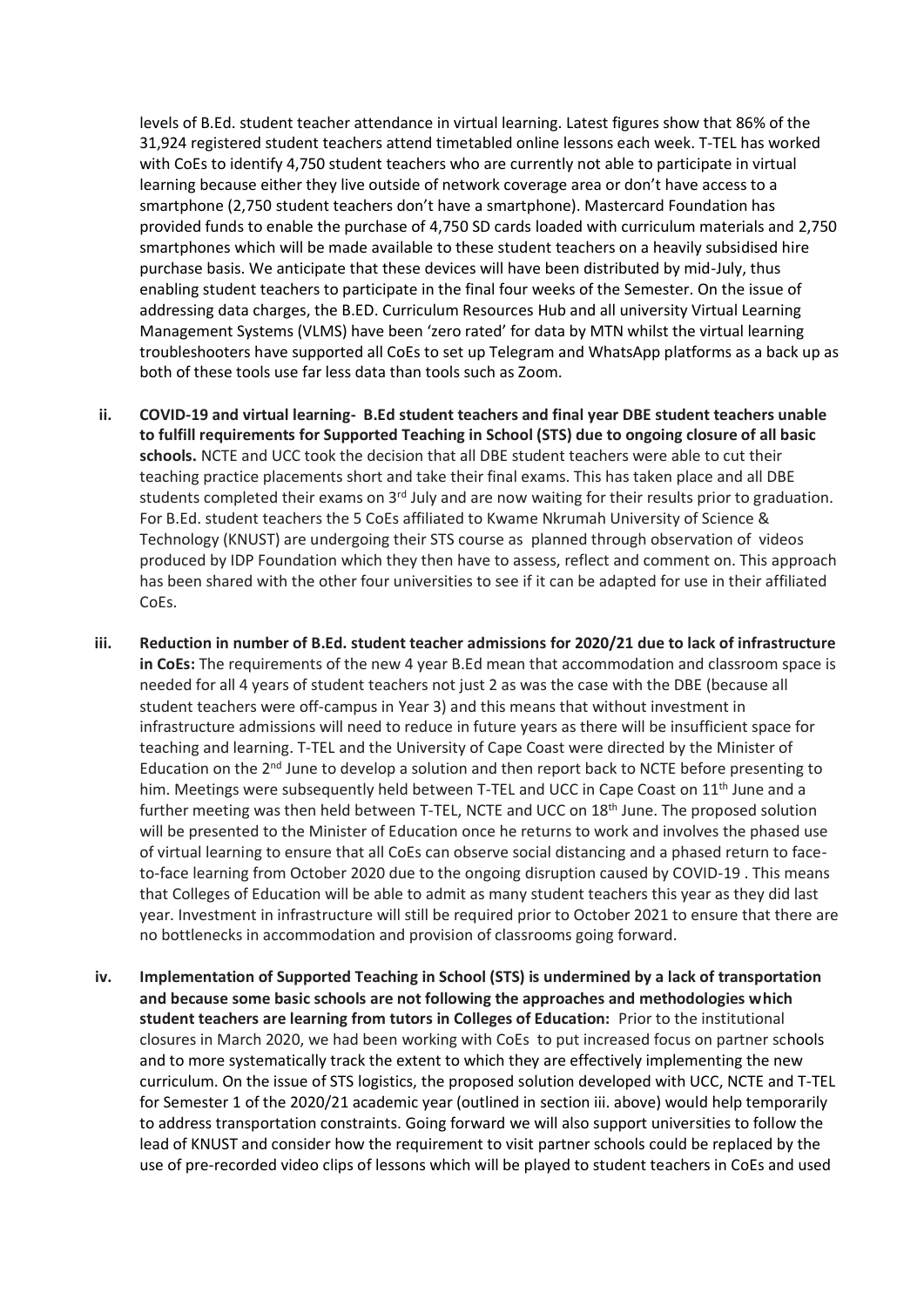to guide lessons and discussions. The advantage of this approach is that it enables us to carefully craft the content of the lessons to be observed so that STS can be structured in such a way to maximise learning. We will need to work with universities and CoEs to ensure that they are fully prepared and have planned ahead so that they have the ability to show the video clips on projectors and via student teachers' personal devices. We will also progress discussions with CENDLOS to see if it is possible for all CoEs to be installed with iBoxes before the start of the STS component in Year 3 Semester 1. The need for additional transportation for student teachers has been raised with GETFund and a request for buses has been submitted.

#### **The Teacher Education Reform Roadmap for 2020**

T-TEL developed a detailed implementation Roadmap for the Teacher Education Reforms in January 2020 setting out 20 Key Performance Indicators (KPIs) which needed to be achieved during 2020 in order to ensure successful implementation of the teacher education reforms. In response to the shift to virtual learning brought about through the closure of all universities, Colleges of Education and schools the Roadmap was revised on 8th April to include an additional 5 KPIs related to teacher education's COVID-19 response and virtual learning.

The second quarterly review of the 2020 Roadmap took place on 9<sup>th</sup> July and the status of each KPI is set out on the following pages. As of 9<sup>th</sup> July 2020 we ranked 13 KPIs as Green (down 2 from the 15 which were rated as Green on 9th April), 8 KPIs as Amber/Green (down 1 from the 9 rated A/G on 9th April) and 2 KPIs as Amber/Red (up 1 from the 1 rated A/R on 9<sup>th</sup> April). 1 KPI was rated 'N.A.' as it had been decided in consultation with the Ministry of Education and with the likely start of the 'new' T-TEL programme to postpone the consultation and revision of Act 847 until 2021. In total 3 KPIs had got worse (decline in rating) since 9<sup>th</sup> April whilst 3 KPIs had got better (improved in rating) since 9<sup>th</sup> April.

2 of the 3 KPIs which had got worse were connected to Supported Teaching in School (STS) and had deteriorated because of the continued closure of basis schools whilst the 3<sup>rd</sup> KPI which has deteriotated is for Teaching & Learning Material (TLM Resource Centres) where CoEs have not made as much progress as planned.

The 3 KPIs which had got better were CEMIS where there has been good progress with linking all 46 CoEs up to a cloud based system; PD & TPLC sessions where attendance has remained high despite the shift to conducting these sessions online; and support to 6 'new' CoEs which all passed their QAAAI assessments and have received funds in full for completing GRIPs and PBR assessments.

The latest version of the Teacher Education Reform Roadmap with a headline summary of progress against each KPI is also set out below: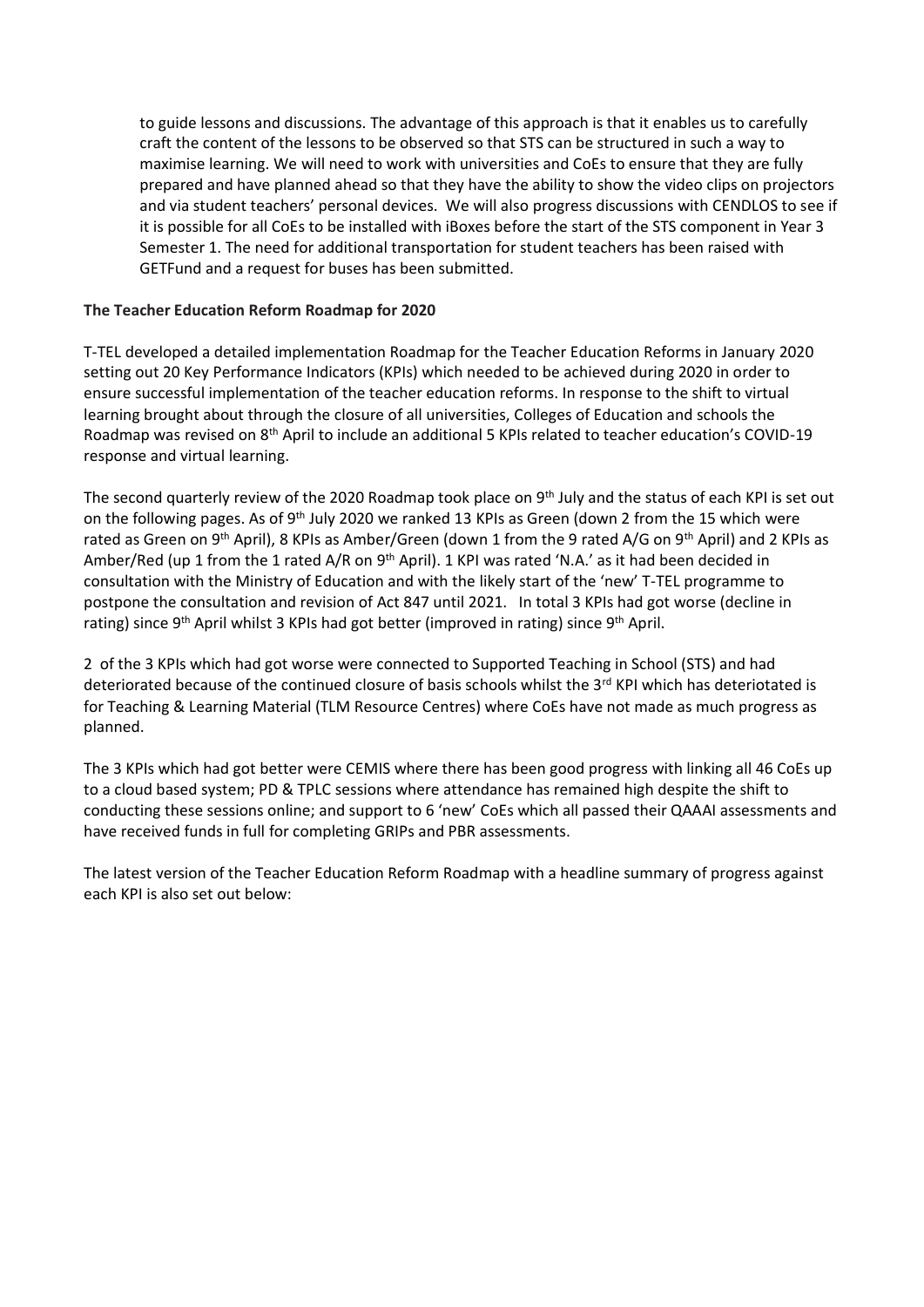## National education policy system effective performance monitoring and oversight

- KPI Summary (details of activities under each KPI on slides 14-16)

| <b>KPI</b> | <b>Description</b>                                                                                                                                                                                                                                                                                                                                                                           | <b>Internal</b><br><b>Responsibility</b> | <b>Deadline</b>         | <b>RAG</b><br>Rating | date | Trend since previous report & progress to                                                                                                                                                                                                                                      |  |
|------------|----------------------------------------------------------------------------------------------------------------------------------------------------------------------------------------------------------------------------------------------------------------------------------------------------------------------------------------------------------------------------------------------|------------------------------------------|-------------------------|----------------------|------|--------------------------------------------------------------------------------------------------------------------------------------------------------------------------------------------------------------------------------------------------------------------------------|--|
| 1.1        | Reform Secretariat reporting & support: Providing<br>Quarterly Reports and updates on teacher education reform<br>through NCTE; providing advice and support to Reform<br>Secretariat if requested.                                                                                                                                                                                          | Robin Todd                               | Ongoing to<br>Dec 2020  | G                    |      | KPIs in NCTE's 2019 Roadmap achieved in full;<br>support provided to NCTE to finalise 2020<br>Roadmap; conducted FLN assessment which<br>was presented to Minister and senior officials.<br>Assisting NCTE with annual progress reporting<br>review and Q2 Performance Report. |  |
| 1.2        | Research & Learning: Completion of qualitative studies<br>on changes in teaching practices observed through<br>quantitative survey data; implementation of annual evaluation<br>survey; Study on Attitudes towards the Teaching Profession<br>carried out by consortium of 5 universities and report<br>disseminated; sustainability plan produced and implemented.                          | Abdul-Karim Kadiri                       | Ongoing to<br>Sept 2020 | A/G                  |      | Teaching Profession attitudes study cancelled<br>due to school closures and requirement to<br>make budget savings. Annual Evaluation Survey<br>taking place virtually in July/August 2020 with a<br>focus on CoEs given the ongoing closure of<br>partner schools.             |  |
| 1.3        | National Communications: SHS outreach and Early Grade<br>campaign; Digital media and PR support; production of short<br>films outlining T-TEL's work and the teacher education<br>reforms; lesson documentation and knowledge management;<br>Data visualisation to support understanding and behaviour<br>change in relation to reforms; migration of website and<br>creation of microsites. | Bernice Bangfu                           | Ongoing to<br>Sept 2020 | G                    |      | SHS Outreach, Early Grade and Teacher<br>Education Reform journey films completed and<br>need to agree when to release them. B.Ed.<br>Microsite performing well, plans being<br>developed to transition T-TEL website to the<br>'new' T-TEL NGO.                               |  |

# Strengthened quality assurance and regulatory system - KPI Summary (details of activities under each KPI on Slides 17-21)

| <b>KPI</b> | <b>Description</b>                                                                                                                                                                                                                                                                                                                                                                                                                                           | <b>Internal</b><br><b>Responsibility</b>  | <b>Deadline</b>                                                                                    | <b>RAG</b><br><b>Rating</b> | to date | Trend since previous report & progress                                                                                                                                                                                            |
|------------|--------------------------------------------------------------------------------------------------------------------------------------------------------------------------------------------------------------------------------------------------------------------------------------------------------------------------------------------------------------------------------------------------------------------------------------------------------------|-------------------------------------------|----------------------------------------------------------------------------------------------------|-----------------------------|---------|-----------------------------------------------------------------------------------------------------------------------------------------------------------------------------------------------------------------------------------|
| 2.1        | Strengthened NCTE (including CEMIS): Support NCTE to set<br>up and install College of Education Management Information<br>System (CEMIS); to implement National GESI Strategy and Action<br>Plan and to conduct training for any newly-constituted College<br>Councils.                                                                                                                                                                                      | Sam Awuku                                 | 31st March<br><b>(CEMIS</b><br>installation)<br>31st Dec (GESI<br>& Councils)                      | A/G                         |         | CEMIS installation done and training carried<br>out virtually. All CoEs connected to CEMIS<br>via the cloud and operating the system, all<br>that remains now is to purchase servers so<br>that information is available offline. |
| 2.2        | <b>Strengthened NTC:</b> Support NTC to design a Portfolio<br>Assessment system for teacher licensing and conduct training for<br>all Moderators and Assessors once they have been recruited; to<br>ensure that the design of the teacher licensing system is<br>appropriate and is publicised and promoted accurately and<br>effectively; and introduce a points-based teacher promotion and<br>professional development system which incentivises mentors. | Sam Awuku                                 | 30th Sept<br>(Portfolio<br>Assessment)<br>31st Dec<br>(licensing<br>promotion and<br>teacher devt) | A/G                         |         | 50 Regional Assessors have been recruited<br>and recruitment process ongoing for 350<br>District Assessors. Virtual training to be<br>carried out once recruitment has been<br>completed.                                         |
| 2.3        | <b>Strengthened NAB:</b> Support NAB to implement and quality<br>assure the National Teacher Education Assessment Policy; finalise<br>and publish QAAAI reports on 6 'new' public CoEs; and develop<br>plans for conducting follow-up QAAAI assessments of CoEs.                                                                                                                                                                                             | Sam Awuku                                 | 31st Dec<br>(assessment)<br>Feb & Oct<br>(QAAAI)                                                   | G                           |         | QAAAI assessments completed and ratified<br>by Board. NTEAP implementation<br>commencing 2020/21.                                                                                                                                 |
| 2.4        | Support to GES & PRINCOF: Raise awareness and<br>understanding of National School Partnerships policy and provide<br>support where required to ensure that the teacher education<br>system reinforces delivery of the new pre-tertiary curriculum;<br>ensure that 10 TLM Resource Centres are established and<br>equipped in selected CoEs and that the impact is documented.                                                                                | Sam Awuku<br>&<br>Augustus Asah-<br>Awuku | 31st Dec<br>(School<br>Partnerships)<br>30th July<br>(TLM Resource<br>Centres)                     | A/G                         |         | TLM Resource Centre contracts signed and<br>funds released to all 10 CoEs. Progress has<br>been slower than originally anticipated in<br>workplans because of institutional closures<br>brought about through COVID-19.           |
| 2.5        | National Implementation Support Team: Develop and<br>agree NIST; affiliation agreement checklist produced and<br>approved; quarterly reports produced against affiliation<br>agreement checklist and submitted to Reform Secretariat.                                                                                                                                                                                                                        | Robin Todd                                | February (ToRs<br>& Checklist)<br>December<br>(reporting)                                          | G                           |         | ToRs and Affiliation Agreement Checklist<br>tabled and approved at 7th February NIST<br>meeting. First Quarterly Report due to be<br>tabled at 7th May NIST but may be delayed.                                                   |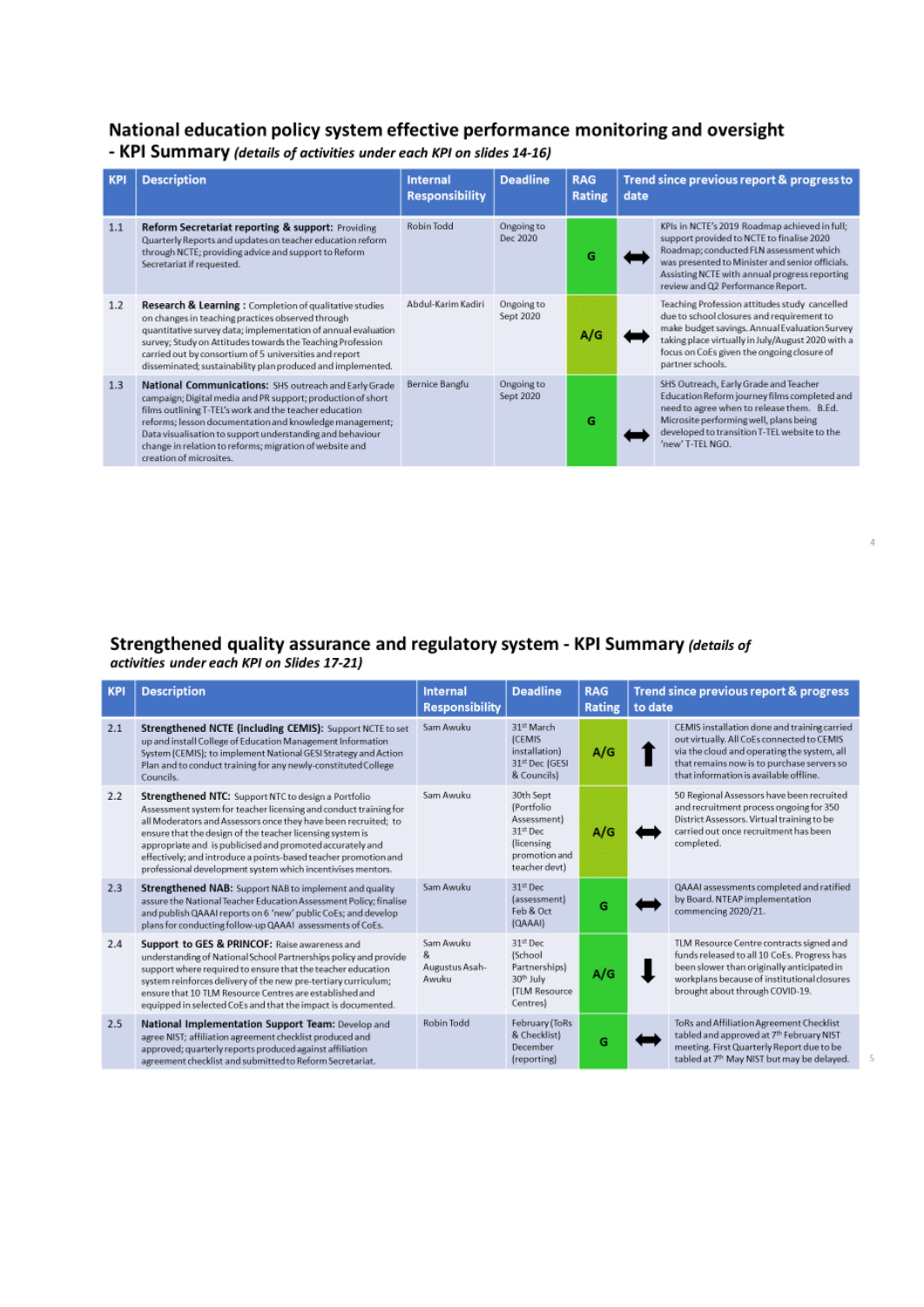#### Curriculum reform implemented through universities and affiliated Colleges of Education -KPI Summary (details on slides 22-26)

| <b>KPI</b> | <b>Description</b>                                                                                                                                                                                                                                                                                                                                                | <b>Internal</b><br><b>Responsibility</b> | <b>Deadline</b>                                                                                         | <b>RAG</b><br><b>Rating</b> | Trend since previous report &<br>progress to date                                                                                                                                                          |
|------------|-------------------------------------------------------------------------------------------------------------------------------------------------------------------------------------------------------------------------------------------------------------------------------------------------------------------------------------------------------------------|------------------------------------------|---------------------------------------------------------------------------------------------------------|-----------------------------|------------------------------------------------------------------------------------------------------------------------------------------------------------------------------------------------------------|
| 3.1        | University CPD planning and implementation (university-level<br>activities): Development and implementation of 2020 CPD Roadmaps<br>for 5 universities; ongoing support through NIST and T-TEL zonal teams;<br>and finalisation of all Course Manuals for Years 2, 3 and 4 of the B.Ed.                                                                           | Professor Jophus<br>Anamuah-Mensah       | 30 <sup>th</sup> January<br>(Roadmaps)<br>30 <sup>th</sup> June<br>(Year 2)<br>31st Dec (Years<br>3 & 4 | A/G                         | Roadmaps received, 3rd NIST meeting held<br>on 15 <sup>th</sup> May and support being provided to<br>universities. Year 2 Course Manuals<br>finalised and Year 3 and Year 4 Manuals<br>being written.      |
| 3.2        | Tutor Professional Development (PD & TPLC Sessions) and<br>curriculum implementation (CoE-level activities): Support<br>delivery of 2019/20 Semester 1 PD & TPLC sessions; develop 2019/20<br>Semester 2 PD & TPLC session concept, approach and supporting<br>materials; support delivery of Semester 2 sessions and develop plans for<br>2020/21 academic year. | Professor Jonathan<br>Fletcher           | Feb 2020<br>(Semester 2<br>materials)<br>Sept 2020<br>(2020/21)<br>plans)                               | G                           | Semester 1 sessions completed with<br>average attendance of 85% across all CoEs.<br>Semester 2 sessions ongoing virtually with<br>attendance rates currently at 85%.                                       |
| 3.3        | Planning for revision of Act 847 and new institutional<br>arrangements between CoES and universities: Develop plan and<br>hold consultations on revision of Act 847 involving all concerned<br>stakeholder groups; revise Act 847 and develop timetable for it to be<br>tabled in Parliament ahead of the end of the transition period in 2022/23.                | Robin Todd                               | Oct 2020<br>(consultation)<br>Nov 2020<br>(redraft &<br>revisions)                                      | N.A.                        | Given other issues ongoing and likely<br>extension of T-TEL support through<br>Mastercard Foundation this activity has<br>been postponed until 2021.                                                       |
| 3.4        | Ensure compliance with National Teacher Education<br>Assessment Policy: support universities to raise awareness of<br>National Teacher Education Assessment Policy and Framework; provide<br>ongoing support to tutors through university coordinators; monitor and<br>report on progress to NAB and NIST.                                                        | Professor Jophus<br>Anamuah-Mensah       | March 2020<br>(awareness)<br>Mar-Dec 2020<br>(ongoing<br>implement)                                     | A/G                         | Universities agreed way forward at NIST so<br>that implementation commences in<br>2020/21. Awareness raising ongoing.<br>Progress report tabled at NIST on 15th May,<br>still some issues with compliance. |
| 3.5        | Implementing the 2020-2025 National GESI Strategy within<br>universities and the B.Ed curriculum: Raise awareness amongst 5<br>universities on the GESI strategy and ensure implementation and<br>reporting of relevant activities to NCTE, NAB and NIST                                                                                                          | Dinah Adiko                              | April 2020<br>(awareness)<br>Dec 2020<br>(implement)                                                    | G                           | National awareness raising session held<br>and universities were invited. Universities<br>also attend zonal sessions. Support<br>provided through GESI elearning<br>guidelines.                            |

### Strengthened institutional environment within Colleges of Education enabling them to meet new standards - KPI Summary (details on slides 27-31)

| <b>KPI</b> | <b>Description</b>                                                                                                                                                                                                                                                                                                                         | <b>Internal</b><br><b>Responsibility</b>              | <b>Deadline</b>                                                       | <b>RAG</b><br><b>Rating</b> | Trend since previous report &<br>progress to date |                                                                                                                                                                       |  |
|------------|--------------------------------------------------------------------------------------------------------------------------------------------------------------------------------------------------------------------------------------------------------------------------------------------------------------------------------------------|-------------------------------------------------------|-----------------------------------------------------------------------|-----------------------------|---------------------------------------------------|-----------------------------------------------------------------------------------------------------------------------------------------------------------------------|--|
| 4.1        | Transition Support Fund: conduct 2 <sup>nd</sup> TSF Assessment round,<br>validate results and release payments; finalise and circulate learning<br>points; conduct final Assessment round virtually; monitor use of funds<br>with NCTE and report on impact in terms of additional training and<br>qualifications gained.                 | Noshie Iddisah &<br><b>ZTLs</b>                       | Jan 2020<br>(learning)<br>July 2020<br>(next round)                   | G                           |                                                   | Final round of virtual TSF assessment being<br>carried out in July 2020 across all 46 CoEs.                                                                           |  |
| 4.2        | Leadership & Management: implement Leadership &<br>Management training sessions for 'new' CoE Principals and refresher<br>training for all 46 Principals; ensure that NAB approves the Education<br>Leadership Qualification Curriculum Framework (ELQCF) and support<br>universities to develop a qualification aligned with the ELQCF.   | Sam Awuku                                             | Sept 2020<br>(LRM)<br>training)<br>Dec 2020<br>(qualification)        | G                           |                                                   | Ongoing, visits made to 12 CoEs in March<br>2020 to provide support on leaderships<br>issues. ELQCF produced in draft and is with<br>NAB and NCTE for further action. |  |
| 4.3        | Financial Management strengthening within CoEs: Ongoing<br>support to CoEs to install and operate QuickBooks; assessment of<br>usage at the end of Q1; work with NCTE to address these issues.                                                                                                                                             | Noshie Iddisah &<br><b>ZTLs</b>                       | June 2020<br>lassessment<br>& usage)                                  | G                           |                                                   | Installation and training completed across all<br>46 CoEs. 63% of CoEs currently using<br>QuickBooks, target of 70% by Q3.                                            |  |
| 4.4        | GESI Strategy implementation within CoEs: Raise awareness<br>across CoEs of the GESI Strategy and assist them to develop their own<br>institution-specific GESI Action Plans; monitor progress against Action<br>Plans and provide support where required; ensure that all CoEs have<br>effective Safe Space Focal Persons (SSFP) systems. | Dinah Adiko, Marj<br>Tackie & ZTLs                    | April 2020<br>(action plans)<br>Sept 2020<br>(implement &<br>support) | A/G                         |                                                   | Awareness raising and Action Plan<br>development continuing virtually during this<br>period of institutional closures.                                                |  |
| 4.5        | Dedicated support to 6 'new' Colleges of Education: Ensure<br>that all 6 'new' CoEs have received their QAAAI assessment reports<br>and have developed improvement action plans; have completed PBR<br>and GRIPs and received funds.                                                                                                       | Sam Awuku, Prof<br>Fletcher, Noshie<br>Iddisah & ZTLs | April 2020<br>(QAAAI,<br>GRIPs & PBRI                                 | G                           |                                                   | All CoEs passed their QAAAI assessments<br>and all CoEs also completed their GRIPs and<br>PBR and have received funds.                                                |  |